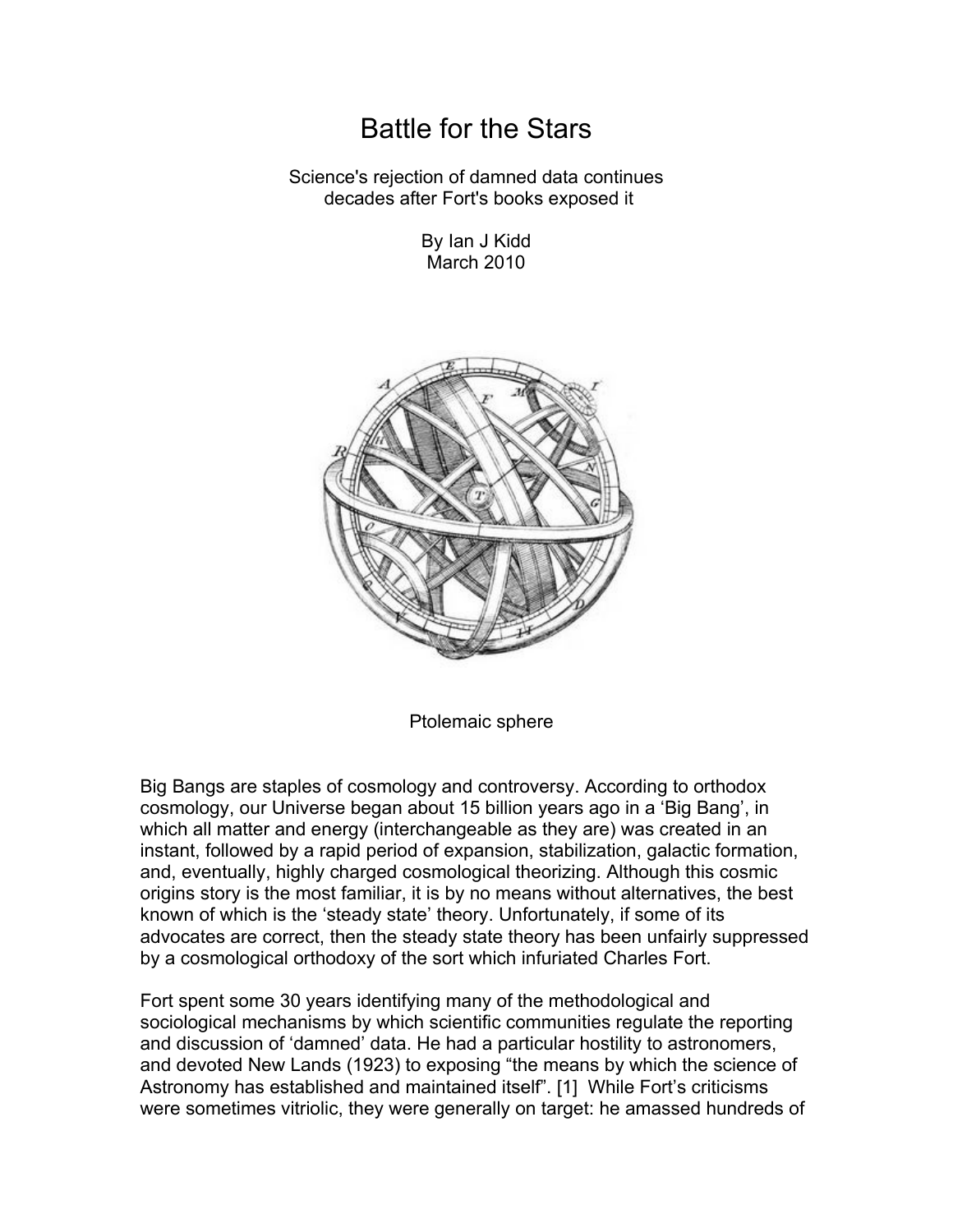verified and cross-referenced observational reports, exposing disregarded observations, startlingly inaccurate predictions, and politely ignored anomalous astronomical phenomena. As ever, his concern wasn't with the data itself, but with its treatment by the scientific community. Time and time again, he found 'damned data' and dissenting observers ignored or ridiculed in a manner quite inconsistent with scientific method and professional respect.

Fort emphasized that the "strangulation" of scientific discourse was not due to "the dogmatism and pontifications of single scientists of eminence", but rather resulted from deeper intellectual structures of which these pontificators and dogmatists were mere manifestations: "If we look over Philosophical Transactions of the Royal Society of London, or the publications of the Royal Astronomical Society… we see that Herschel… was as powerless as any boy star-gazer to enforce acceptance of any observation of his that did not harmonize with the system that was growing up… independently of him and all other astronomers…" [2] Today, this idea of deep-seated supra-theoretical structures in the sciences is familiar to us from the work of the historian and philosopher of science Thomas Kuhn, but Fort was already entertaining similar thoughts in 1919. By looking at scientific thought and practice 'from the outside', by concentrating on the phenomena, data, and scientists it excluded, Fort came to some striking conclusions about the structure of science.

Be that as it may, a critic might reply, Fort was writing almost 100 years ago, and science has changed a lot since then, so even if his criticisms do have merit, they only really apply to science then, not science today. However, this isn't the case, as an example from astronomy – Fort's bugbear – will show. The same 'exclusionist' mechanisms are still very much at work in contemporary cosmology and the debate over Big Bang and steady state cosmology.

A prominent advocate of steady state cosmology was Royal Society member Sir Fred Hoyle; although he didn't dispute Erwin Hubbell's evidence for the expansion of the Universe, he disagreed with the interpretation of it. He found the idea of a 'beginning' of the Universe to be philosophically untenable, and so embraced 'steady state' cosmology: his proposal was that new matter is created in the space between expanding galaxies, so that the 'gaps' between galaxies are 'filled in' over time. Against the obvious objection that this continuous creation of new matter is physically absurd, his reply was that it was no more so than the instantaneous creation of the entire *Universe ex nihilo*.

Needless to say, most cosmologists didn't accept steady state cosmology, but the real question is whether they gave the theory fair and impartial treatment. All indications are that they didn't. Geoffrey Burbidge, a leading steady state theorist, has complained about the treatment of observations which clash with the Big Bang hypothesis: "Such observations are delayed at the refereeing stage as long as possible with the hope that the author will give up. If this does not occur and they are published, the second line of defense is to ignore them. If